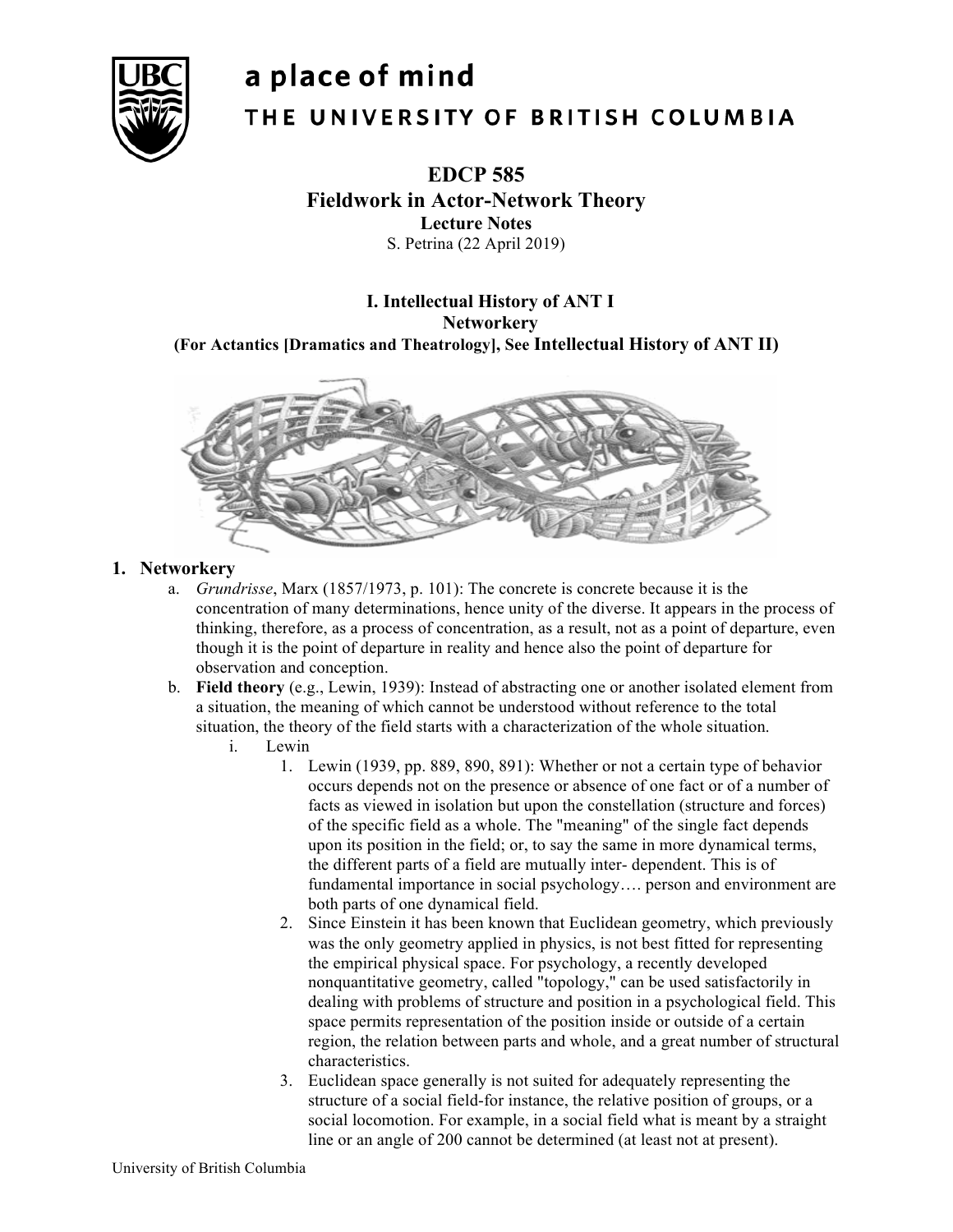However, the topological and the hodological space are, as far as I can see, applicable within sociology proper as well as in social psychology.

- 4. Reiser (1936, p. 546): Lewin states that the fundamental task of all psychological problems is the determination of topological relationships. Topology-for those who are not acquainted with the subject-is the most general (non-metrical) science of spacial relationships. As such, it is concerned with whole-part relations, and with the cognate concepts of surrounding region, point, being-included-in, Jordan curve, etc. These and related ideas have to do with the topological structure of a region as determining the possible locomotions in that space.
- 5. Lewin (1951, p. 624): You cannot understand a system until you try to change it.
- ii. Bourdieu
	- 1. Vendenberghe (1999, p. 52): Although it is perfectly conceivable that the internally related elements would peacefully "con-spire" to form an organic whole, Bourdieu has always thought of the field as a field of struggle or, as Elias says, as a "field of tension" (Elias [1970] 1984:127). From the beginning, his relational conception of the field was mingled with a highly conflictual vision of the world as a battlefield for power, prestige, and all sorts of capital in which competitive distinction, domination, and miscrecognition prevail over cooperation, disinterest, and recognition (Swartz 1997:63). In any case, whether the field is conceived in a conflictual way or not, given that the relations between the individual elements are the resultant of all factors that constitute the "figuration," when analyzing the field one always has to "start with the relations and think from there towards the related" (Elias [1970] 1984:127).
- c. **Network Theory** (e.g., Moreno & Jennings, "Statistics of Social Configurations," 1938, pp. 360-361): There are certain structural processes observable in the groups studied which are best explained if it is assumed that networks exist. One of these structural phenomena is the chain-relation…. The occurrence of these chain structures cannot be explained solely as a reflection of sociodynamic effects. Outside of a particular chain formation not only isolated or little chosen individuals but also pair structures or even leaders may remain left out. Another dynamic process must therefore stimulate chain formation. It had been seen that the individuals, who in the sociometric study of a whole community, form a social aggregate around one criterion form other social aggregates around other criteria and that the individuals who produce structures of chain-relations in one aggregate may produce them in other aggregates. If these chain-relations are traced as they cross through the boundaries of each particular aggregate, a new and larger configuration is seen developing a psychological network. The simple fact that individuals are more attracted to some individuals and not to others has many consequences.
	- i. Social Network
		- 1. Boodin (1915): But happiness cannot be a series of discrete pulses of pleasure, a mere sum of discrete satisfactions. It must, somehow, have some organizing principle which makes the present activity refer to the past and to the future, and which is adequate to the complexity of claims within the social network in which we live and move and have our being.
		- 2. Moreno (1941, p. 26): To be sure, an individual knows "face-to-face" a certain number of the people composing his social atom— they may belong to his family, home or work group— but he may be ignorant or unconscious of the existence of many individuals who feel strongly about him and there may be some individuals about whom he feels strongly but who are, in turn, either ignorant or unconscious of this fact. In other words, there are primary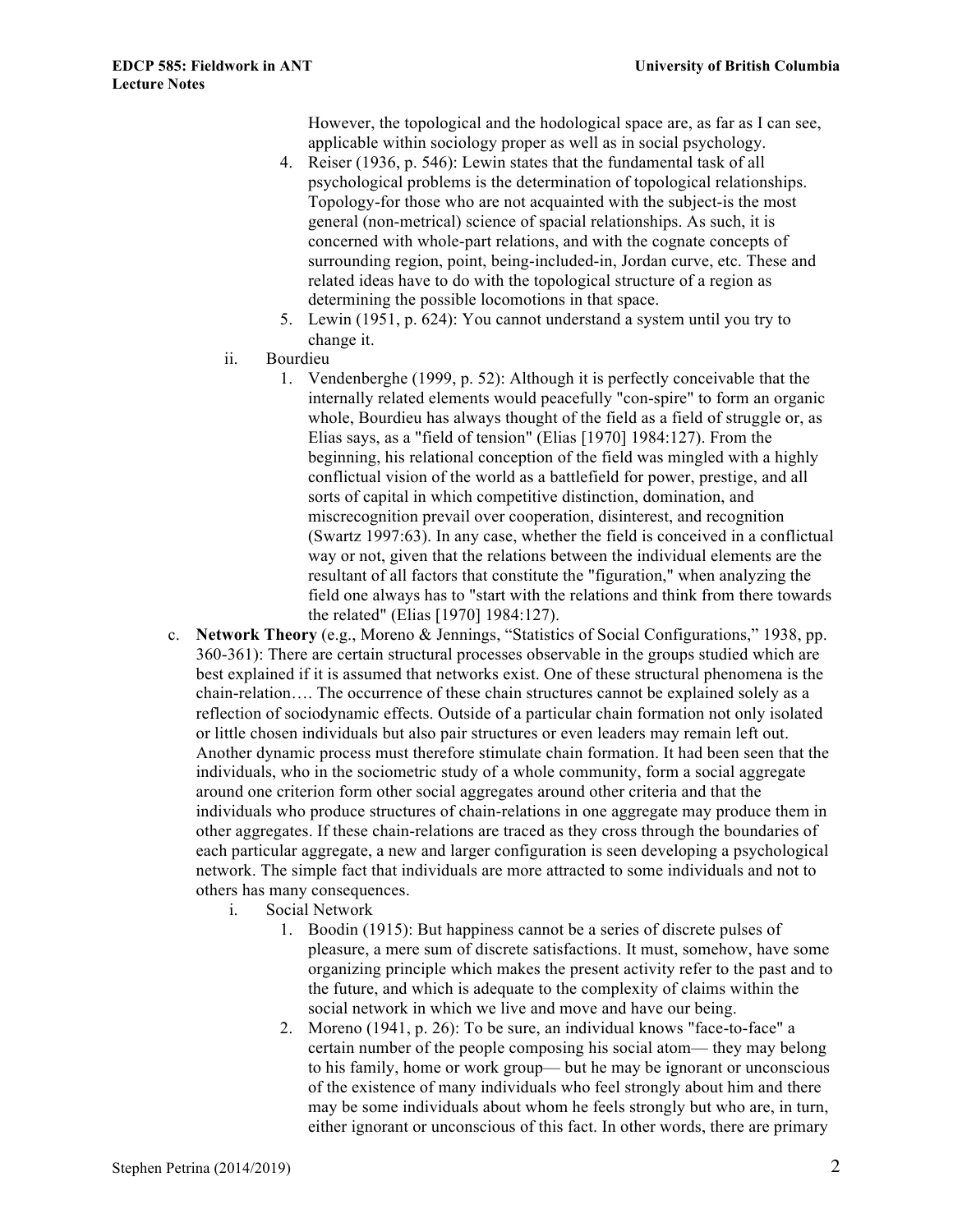social configurations, social atoms, psycho-social networks, and others, which are not primary groups.

- ii. Networking
	- 1. Merrow, Foster & Estes (1974, pp. 283-284): The term "network" applied to individuals and organizations is easy to understand. We are all involved in net works of different kinds: Neighbors are connected by common interests in children, safe streets, garbage collection, and so forth. Business connections are another network, as are "old school ties," political interest groups, etc. Net works may be formal or informal, temporary or relatively permanent. They facilitate the flow of information, help keep us adjusted to others, and generally serve to stabilize our lives. Networking, it turns out, is basically old wine in new bottles, in the sense that it means more interaction and more in formation exchange. But networking, as we mean to use the term, also calls for systematized, more efficient interactions, which require new behavior on the part of the superintendent. Self conscious networking is not the same as neighbors united by garbage, for the latter situation does not require new behavior.
- d. **Sociometry** (e.g., Moreno, "Foundations of Sociometry," 1941, p. 28): Thus, we saw the entire community broken up into several so-called "psycho-social networks." We saw them partly overlapping one another; we saw that individuals as a rule belonged to more than one network; we saw that only a small proportion of the individuals who belonged to the same network knew each other personally—the large majority were tied to one another by a hidden chain of tele-links. We saw that only a small pro- portion of the social atoms of a community belonged to any one network; others belonged to different networks or remained un- related and scattered between the networks, doubly isolated— isolated as individuals, and left out of the networks. Once the networks in a community were described and mapped, it was easy to demonstrate their dynamic existence by a simple experiment.
	- i. Generalizations (Moreno, 1948)
		- 1. The "tele" phenomenon
		- 2. The law of the "social atom
		- 3. The "network" phenomenon
		- 4. The "sociodynamic law"
		- 5. The "sociogenetic law"
		- 6. The "law of social gravitation"
	- ii. Sociogram (Bronfenbrenner, 1944)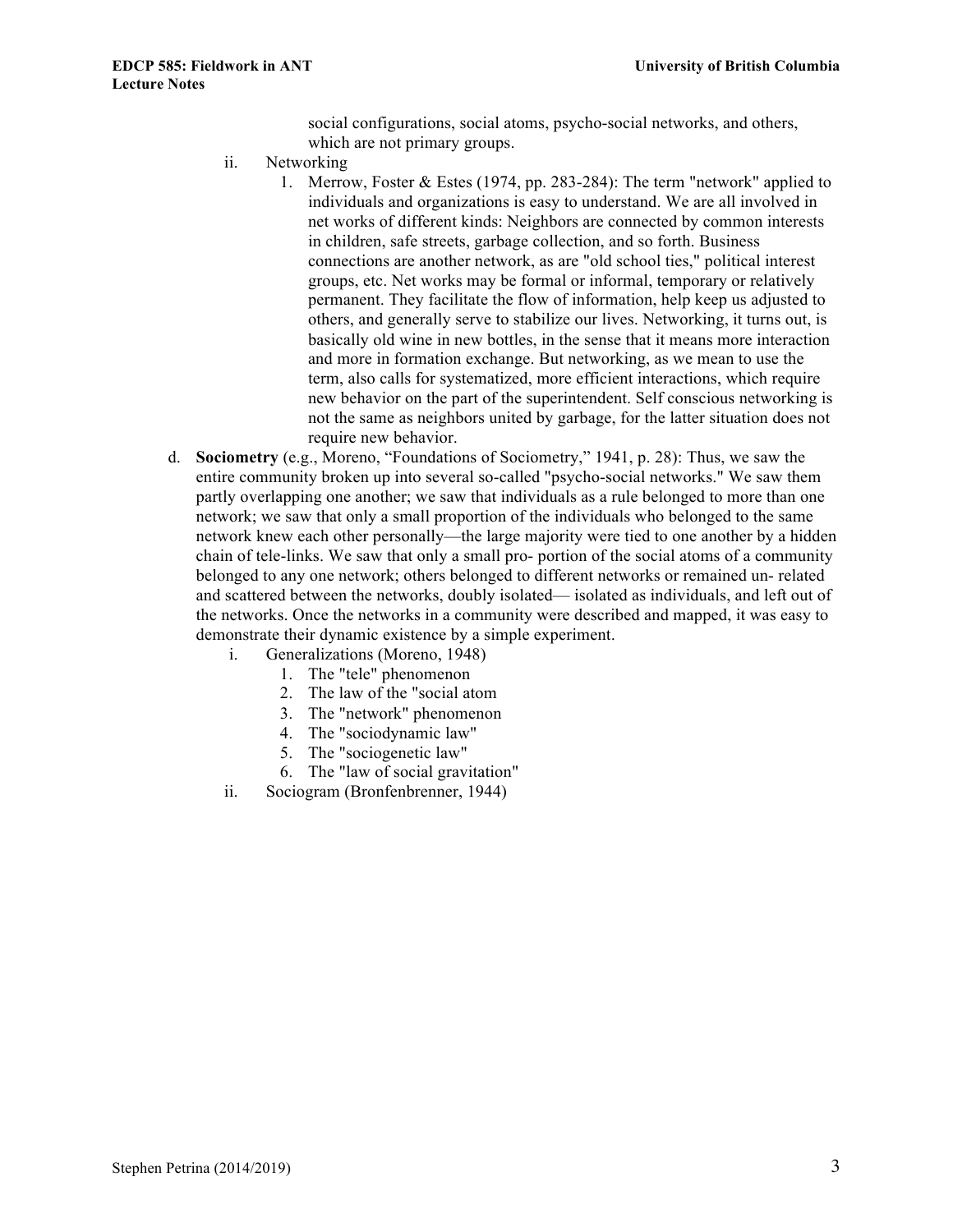

- iii. Sociomatrix
- e. **Networks**
	- i. **Networks and Systems** (e.g., T. P. Hughes, *Networks of Power*, 1983), "The Seamless Web: Technology, Science, Etcetera, Etcetera,"
	- ii. Hughes (1986, pp. 281-282): There are problems with the contextual approach espoused by historians of science and technology, many of whom are reacting against the internalist mode. Flaws in contextualism began to appear when historians of technology rejected the notion that science is the context of technology, or that technology is simply applied science. They proposed an interactive relationship between technology and science. This, then, raised the question of whether the relationship between technology and other so-called contextual factors, such as the political and the social, should be redefined as interactive. The same question was asked about science and its context. A way out of the constraints of contextualism and into an interactive mode is now posed by the use of the 'systems' or 'networks' approach. Heterogeneous professionals such as engineers, scientists, and managers — and heterogeneous organizations such as manufacturing firms, utilities, and banks — become interacting entities in systems, or networks. Disciplines, persons, and organizations in systems and networks take on one another's functions as if they are part of a seamless web.
		- 1. Communication Networks
			- a. Television Networks
			- b. Broadcasting Networks
			- c. Media Networks
		- 2. Computer Networks
		- 3. Internet(work)
		- 4. Infrastructure
			- a. Pipelines
			- b. Highways Networks
			- c. Drainage Networks
			- d. Electric Grid @ *Networks of Power*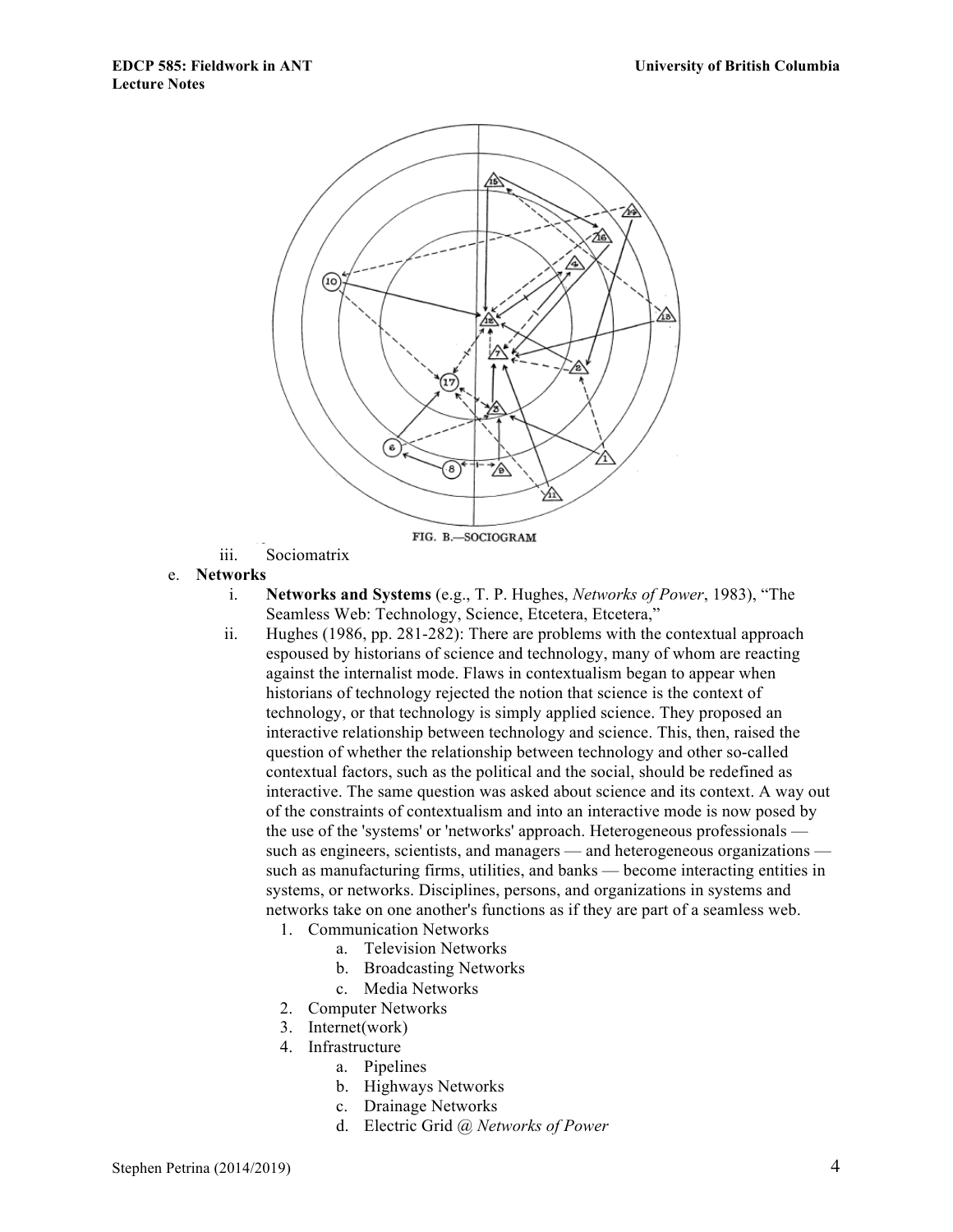- 5. Neural Nets and Networks
- 6. Social Networks
- **iii. Technical Network Analysis**
	- 1. Frank, "Network Analysis" (1970, p. 94): This new planning method can be applied to power grids, computer networks, gas pipelines and other flowhandling systems... A modern society is to a large extent a system of networks for communication, transportation and the distribution of energy and goods. The complexity and cost of these networks demand that existing networks be effectively used and that new networks be rationally designed. To meet this demand there has evolved a new discipline called network analysis. Network analysis is the study of connected lines and points.
	- 2. The origins of network analysis are old and diverse. Network analysts rely heavily on graph theory, a branch of mathematics that was founded with Leonhard Euler's formulation and solution of the first graph-theory problem in 1736. More than a century later James Clerk Maxwell and Gustav Robert Kirchhoff discovered certain basic principles of network analysis in the course of their studies of electrical circuits. Early in the 20th century telephone engineers in Europe and the U.S. devised methods for determining the best capacity of telephone trunk lines and switching centers in order to guarantee specified levels of customer service. In the 1940's operations research yielded a number of techniques for the mathematical study of largescale systems.
	- 3. Pipeline Flows and Circulations
		- a. Gavett (1943, p. 268): To illustrate the antiquity of the knowledge of network analysis, one may refer to the description of a graphical method of network analysis by Freeman, dated June 8, 1892. In this paper, the author showed the application of his method, not only to compound pipe in series and parallel, but also to a fairly complicated net. In 1916, Kingsbury described the use of the graphical method in solving a composite twin pipeline problem.
	- 4. Vacuum tubes, gas tubes, transistors, and magnetic amplifiers
		- a. Rothstein, review of *Active Networks* (1955, p. 333): After an introductory chapter on fundamental concepts, including those of elementary network analysis, a discussion is given of the characteristics of vacuum tubes, gas tubes, transistors, and magnetic amplifiers as elements of active networks.
	- 5. Traffic Flows
		- a. Chandler (1958, p. 166): Although the fluid flow approach mentioned above shows considerable promise of providing a framework for a general theory of traffic, we feel that it is worthwhile to investigate the possible application of another highly developed branch of modern applied mathematics, namely, the theory of servomechanisms and network analysis.
	- 6. Martian Canal Flows
		- a. Webb (1957, p. 26): Method of Network Analysis: A surface network is composed of a primary set of points distributed over the surface, with at least three radiant lines connecting every point with three other points of the set. Out of any point set a great variety of networks may be constructed, depending on the manner in which the individual points are connected. A convenient statistical method for classifying networks according to type consists of counting and calculating the percentage of lines in the pattern that radiate from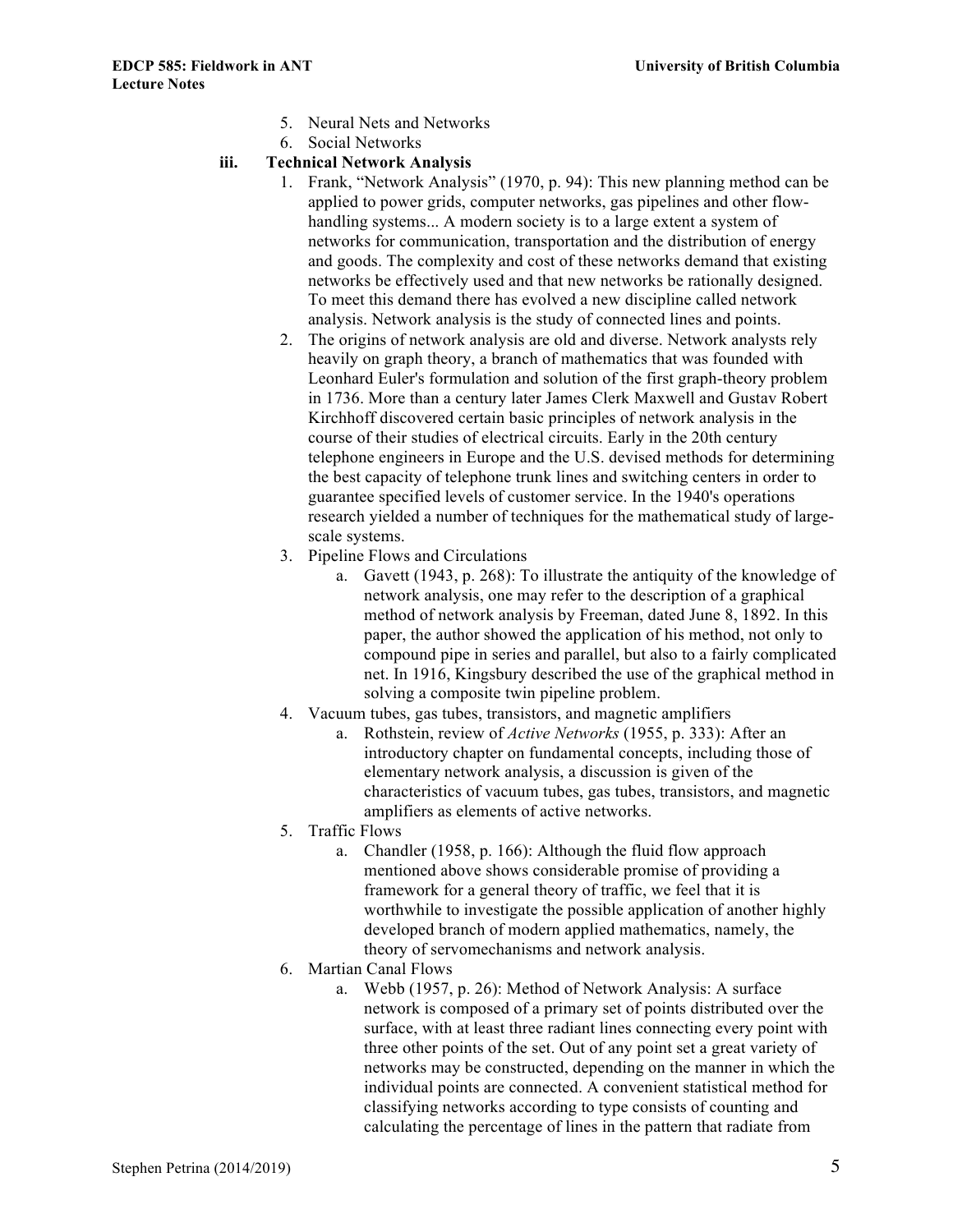junctions having, respectively, three, four, five, or more connecting rays. It is found that network patterns of nature and artifice, when thus analyzed, fall into different groups.

#### **iv. Social Network Analysis**

- 1. J. Van Velsen, *The Politics of Kinship* (Manchester: Manchester University Press) (1964, p. 140): "a series of connected events to show how individuals in a particular structure (or network of relationships) handle the choices with which they are faced. Individuals are interlinked through continually changing alignments in small and often ephemeral groups."
- 2. Adams (1967, p. 78): We have attempted to synthesize the questions "who" and "why" in social network analysis. Categories and components of social relations must be brought together, and the concern component-as a positive attribute-be incorporated into interaction theory along with consensus and liking, if such theory is to comprehend social network involvement.
- 3. Prattis (1978, pp. 383, 384): Thus the concept of a social network involves a map of an individual's trajectory through a field of relationships by which the observer can discover whom his actions affect and by whom they are affected. This analytic focus shifts attention from notions of an actor's structured response to a system; and, as far as the choices of individuals are concerned, to their instrumentality within that same system…
	- a. we are left with either highly abstract conceptual schemes that do not interpret variance and instrumentality or with analytic tools that inform us of activities in small scale actor networks and nothing else.
- 4. Boissevain (1979, p. 392): How is the enthusiasm for network analysis to be explained?... The enthusiasm for network analysis is related to and part of the theoretical shift in the social sciences away from the structural-functional analytical framework which dominated anthropology, sociology, and political science in Britain and the United States for the past 30 years.
- 5. Levine (1980, p. 20): The interlocks between boards of directors of some 400 of the world's largest corporations are studied with methods of network analysis and, in particular, with the original methods of centroid scaling and frequency reconstruction scaling.
- 6. BMS (1987, p. 12): In February 1987, Alexis Ferrand organized in Paris a two day international conference on Network Analysis, the first such meeting in France. As a result of this conference, working group including Alexis Ferrrand (Inst. Urban., Univ. Grenoble), Alain Degenne Lise Mounier (LASMAS-CNRS, Paris), and Karl M. van Meter (LISH-CNRS, Paris), formed. This group, in collaboration with the BMS, has decided to create the "Association Française des Analystes de Réseaux Sociaux" (AFARS\* or French Association of Network Analysts). The AFARS intends to encourage network analysis in France and furnish means of exchanging information and of coordination among those persons either interested network analysis or actually doing network analysis; in short, a French network of networkers.
- 7. Scott (1988, p. 53): The concept of 'social network' has been a powerful idea in social research. It implies an image of individuals tied to one another by invisible bonds knitted together in a criss-cross mesh of connections, much as a fishing net or a length of cloth is made from intertwined fabrics. Social network analysis has developed as an approach which attempts to take this metaphor seriously and to develop its theoretical basis, and in recent years it has spawned a number of sophisticated technical methods for charting the mathematical features of social networks.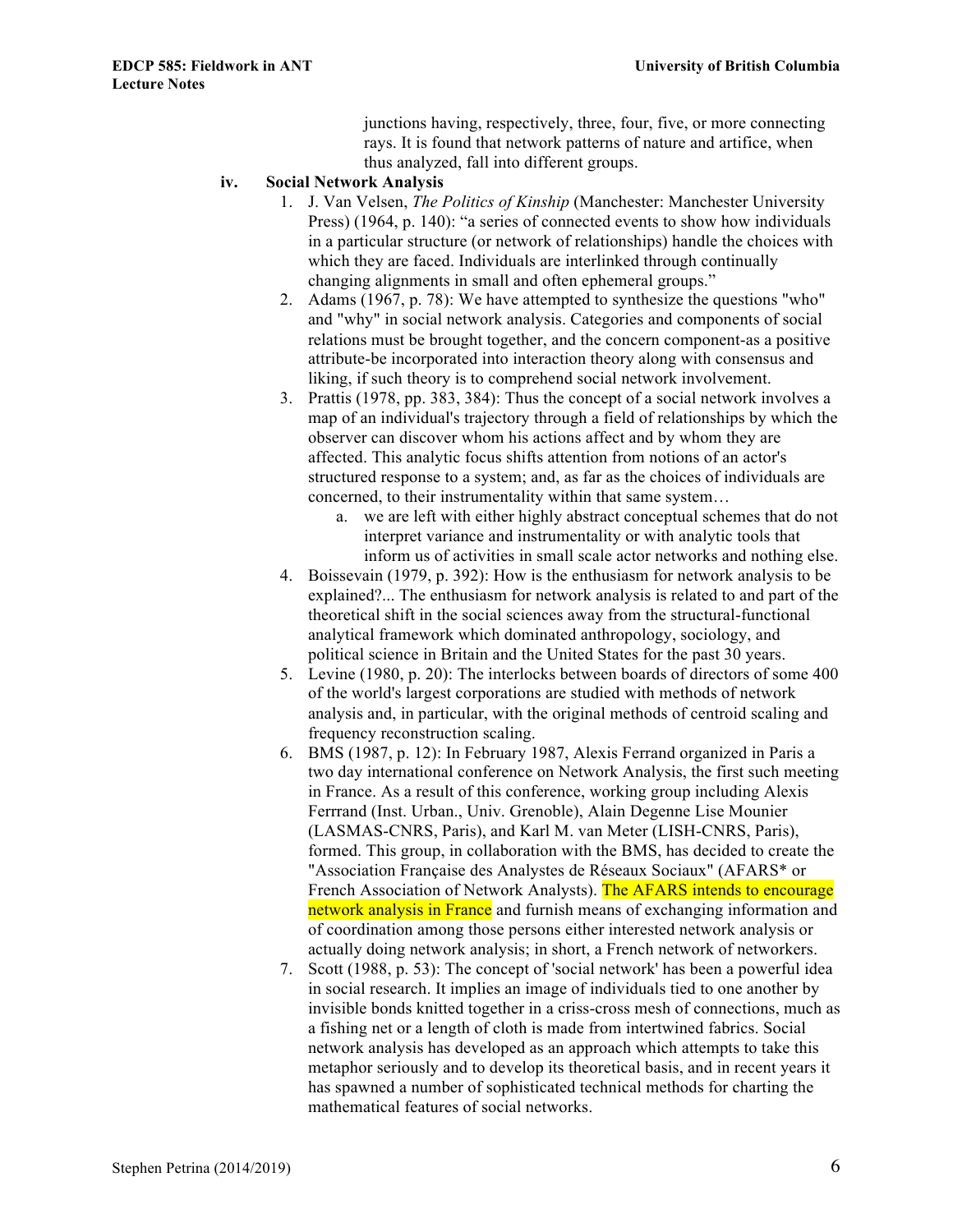8. Embirmayer (1994, pp. 1411-1412): Recent years have witnessed the emergence of a powerful new approach to the study of social structure. This mode of inquiry, commonly known as "network analysis," has achieved a high degree of technical sophistication and has proven extremely useful in a strikingly wide range of substantive applications. Since the seminal work of Barnes (1954) and Bott (1971), sociological studies utilizing network analysis have appeared with increasing frequency; a veritable explosion of such work has taken place over the last 15 years, particularly with the founding of two specialized journals*, Social Networks* and *Connections*, in the late 1970s. Today network analysis is one of the most promising currents in sociological research.

#### **v. Actor-Network Analysis**

- 1. Latour, *Reassembling* (2005, pp. 128-131): Defining at last what a network is:
	- a. I would define a good account as one that traces a network. I mean by this word a string of actions where each participant is treated as a full-blown mediator. To put it very simply: A good ANT account is a narrative or a description or a proposition where all the actors do something and don't just sit there.... Thus, the network does not designate a thing out there that would have roughly the shape of interconnected points, much like a telephone, a freeway, or a sewage 'network'.... Network is a concept, not a thing out there. It is a tool to help describe something, not what is being described. It has the same relationship with the topic at hand as a perspective grid to a traditional single point perspective painting: drawn first, the lines might allow one to project a three dimensional object onto a flat piece of linen; but they are not what is to be painted, only what has allowed the painter to give the impression of depth before they are erased. In the same way, a network is not what is represented in the text, but what readies the text to take the relay of actors as mediators. The consequence is that you can provide an actor-network account of topics which have in no way the shape of a network—a symphony, a piece of legislation, a rock from the moon, an engraving. Conversely, you may well write about technical networks— television, e-mails, satellites, salesforce—without at any point providing an actornetwork account.

#### **f. Webworks**

- i. ANT might just as well have been AWT (Actor-Webwork Theory)
- ii. Geertz, for instance, is just as likely to use webwork as network to describe the interrelations and associations oh humans and nonhumans.
	- 1. Geertz (1964, p. 29): All these various patterns, and a large number of others, are combined in various ways to yield a dense network of land rights and labor obligations which is, of course, at the same time a social network.... In the context of "village" life generally, the ties between economic patron and economic dependent which grow out of the structure of productive organization in agriculture entwine with those growing out of residence, age, title, kinship and personal friendship to join subak and bandjar together, not into a single bounded, self-contained unit, but as strands in a webwork system of social interconnections which spreads out in countless crisscrossing lines and in all directions over the entire countryside.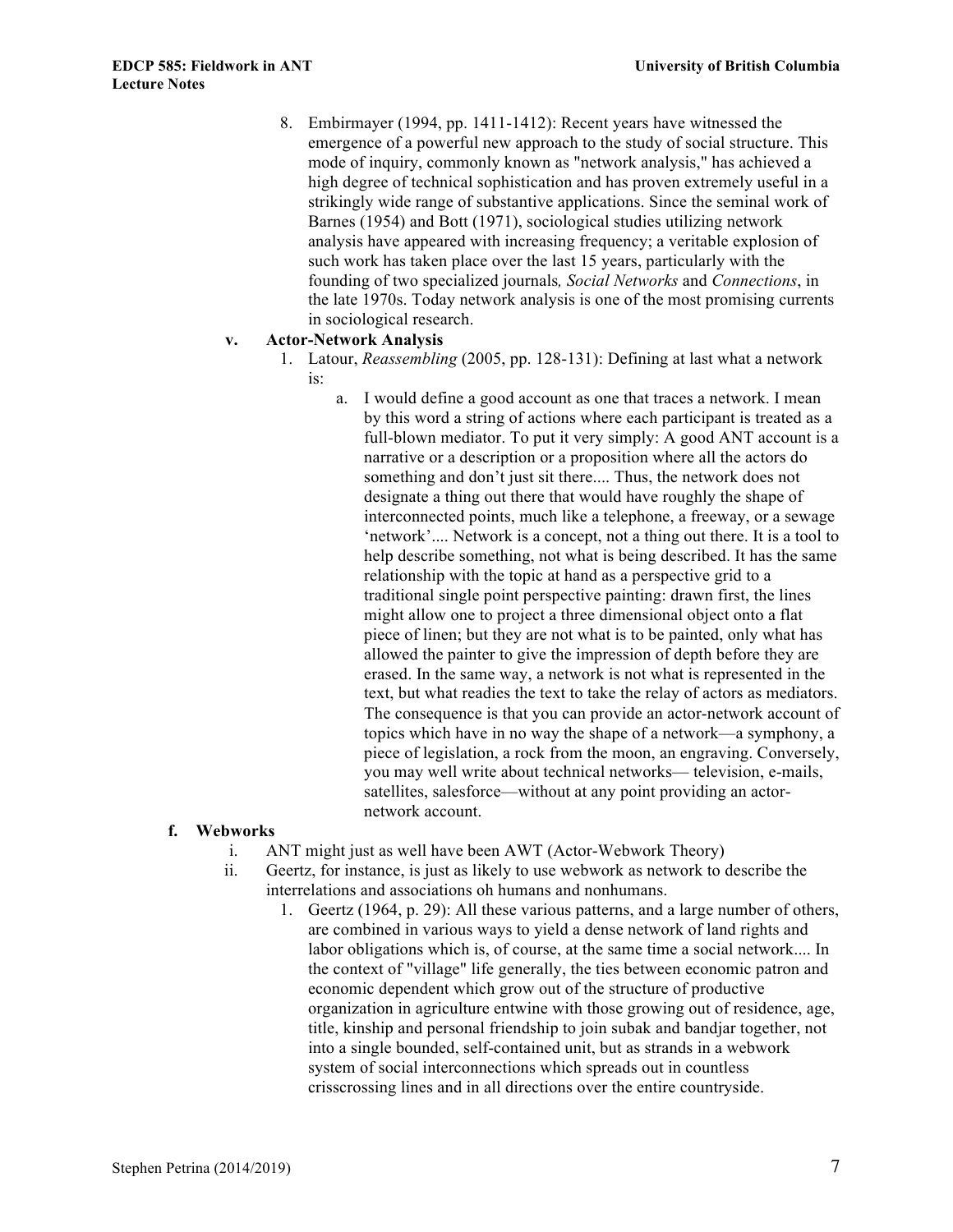- 2. Geertz famously stated (1973, p. 4): Believing, with Max Weber, that man is an animal suspended in webs of significance he himself has spun, I take culture to be those webs.
- iii. Hughes (1986, p. 282): A way out of the constraints of contextualism and into an interactive mode is now posed by the use of the 'systems' or 'networks' approach. Heterogeneous professionals — such as engineers, scientists, and managers — and heterogeneous organizations — such as manufacturing firms, utilities, and banks become interacting entities in systems, or networks. Disciplines, persons, and organizations in systems and networks take on one another's functions as if they are part of a seamless web.
- iv. Davis (1995): As computers blanket the world like digital kudzo, we surround ourselves with an animated webwork of complex, powerful, and unseen forces that even the 'experts' can't totally comprehend.
- v. Berry (2002, p. 84): We never considered the possibility that we might be trapped in the webwork of communication and transport that was supposed to make us free.
- vi. Douglas (2010, p. 300): Is the subject position this webwork of satellites, videophones, cameras, and cables seeks to constitute a globally empathetic one?
- g. **Ethnomethodology** (e.g., "Studies of the Routine Grounds of Everyday Activities," Garfinkel, 1964, p. 226): Although sociologists take socially structured scenes of everyday life as a point of departure they rarely see as a task of sociological inquiry in its own right the general question of how any such common sense world is possible. Instead, the possibility of the everyday world is either settled by theoretical representation or merely assumed. As a topic and methodological ground for sociological inquiries, the definition of the common sense world of everyday life, though it is appropriately a project of sociological inquiry, has been neglected. My purposes in this paper are to demonstrate the essential relevance to the program of sociological inquires of a concern for common sense activities as a topic of inquiry in its own right and, by reporting a series of studies, to urge its "rediscovery."
	- i. Garfinkel (1967, pp. 11, 1-2): I use the term "ethnomethodology" to refer to the investigation of the rational properties of indexical expressions and other practical actions as contingent ongoing accomplishments of organized artful practices of everyday life.
	- ii. Their central recommendation is that the activities whereby members produce and manage settings of organized everyday affairs are identical with members' procedures for making those settings "accountable." The "reflexive," or "incarnate" character of accounting practices and accounts makes up the crux of that recommendation. When I speak of accountable my interests are directed to such matters as the following. I mean observable-and-reportable, i.e. available to members as situated practices of looking-and-telling. I mean, too, that such practices consist of an endless, ongoing, contingent accomplishment; that they are carried on under the auspices of, and are made to happen as events in, the same ordinary affairs that in organizing they describe; that the practices are done by parties to those settings whose skill with, knowledge of, and entitlement to the detailed work of that accomplishment- whose competence-they obstinately depend upon, recognize, use, and take for granted; and that they take their competence for granted itself furnishes parties with a setting's distinguishing and particular features, and of course it furnishes them as well as resources, troubles, projects, and the rest.
	- iii. Garfinkel (1988, pp. 103-104): For ethnomethodology the objective reality of social facts, in that and just how it is every society's locally, endogenously produced, naturally organized, reflexively accountable, ongoing, practical achievement, being everywhere, always, only, exactly and entirely, members' work,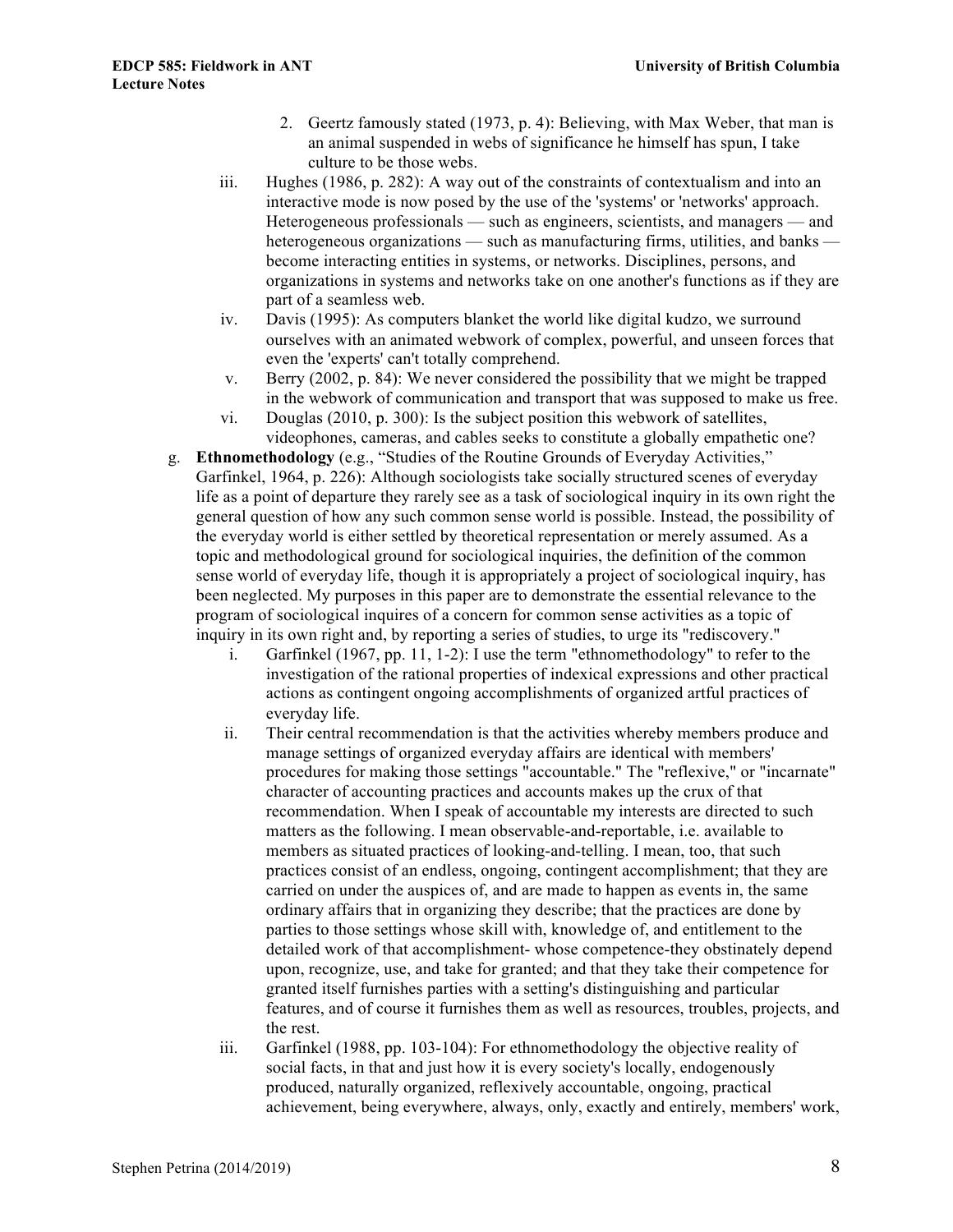with no time out, and with no possibility of evasion, hiding out, passing, postponement, or buy-outs, is thereby sociology's fundamental phenomenon.

- iv. Concerned with, and profoundly reasoned about generic, massively recurrent properties of human action in and as the properties of populations, *The Structure of Social Action* set an example for formal analytic sociology and has become emblematic of analytic sociology and of the worldwide social science movement. Ethnomethodology has its origins in this wonderful book. Its earliest initiatives were taken from these texts. Ethnomethodologists have continued to consult its text to understand the practices and the achievements of formal analysis in the work of professional social science.
- h. **Relationality** : : Primacy of Relations @ Infinite Regress v Infinite Reduction
	- i. Comte (*General View of Positivism*, 1848, pp. 8-9; *System of Positive Polity*, 1851, p. 6): With this object in view the philosopher endeavours to co-ordinate the various elements of man's existence, so that it may be conceived of theoretically as an integral whole. His synthesis can only be valid in so far as it is an exact and complete representation of the relations naturally existing. The first condition is therefore that these relations be carefully studied. When the philosopher, instead of forming such a synthesis, attempts to interfere more directly with the course of practical life, he commits the error of usurping the province of the statesman, to whom all practical measures exclusively belong.
- ii. Concretion & Relationality: See Peirce, James. Bergson, and Whitehead below i. **Relativity** : : Physical, Cultural, and Philosophical
	- i. Cosmology & Quantum Mechanics, ca. late  $19<sup>th</sup>$  and early  $20<sup>th</sup>$  centuries
		- 1. Anthropology
		- 2. Physics
		- 3. Philosophy (Metaphysics & Ontology)
		- ii. Gordin (1926, p. 520): It follows that relativity is in no way equivalent to "relative," but to relational, a term which, if it were to replace relativity, would save us from all that confusion which is caused by the use of the latter. Relationality and absoluteness are merely a twofold oneness, only two aspects, nay, one aspect, of the cosmos which is relational within and absolute without. Likewise the "within of history'" is relational, but the "without of history," that is, the future, is absolute....
		- iii. Cosmological relativity coincides with philosophical relativity, both equally meaning relationality, which is equivalent to structure, to use physico-biological terminology, or system, to use logical and philosophical language. We speak, therefore, of the structure of the universe and the system of history. The principle of relativity, conceived as relationality, really has been the *leit-motif* of science and philosophy almost from their very beginning in India and Greece, but was especially emphasized by Hume, Kant, and more than all by Hegel and Herbert Spencer, these latter two philosophical antipodes being at one in considering relativity as the first principle of science and philosophy. Relativity (and let us not forget that whenever we use relativity it means relationality) is only a modern formulation of the old postulate of uniformity or, as others call it, lawfulness or orderliness of nature. It has always represented the first principle of science and philosophy, at least from the days of Pythagoras, who considered the world as a cosmos, as a well-ordered unity, in a word, as a relativity system.
- j. Whitehead
	- i. Alfred North Whitehead's organic philosophy (or process thought) is some times discussed along with the work of the pragmatists. Like Dewey, Whitehead rejected the idea that attention to value required belief in a "final order" ([1929] 1978, 111), but like James, his writing did not shy from discussion of powers commonly thought of as religious. He used words like richness, quality, importance, intensity,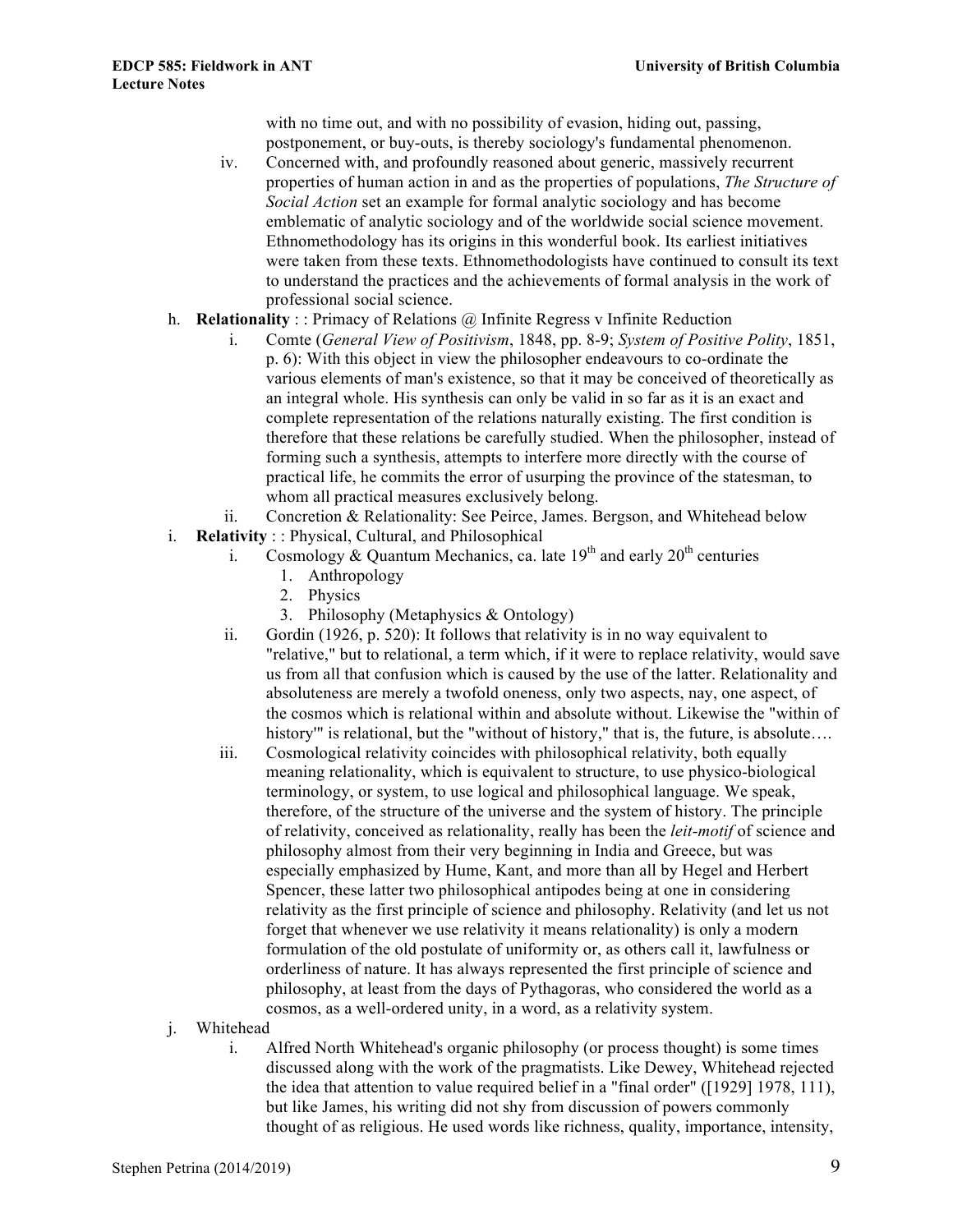harmony, and contrast in discussing value. Like the pragmatists, Whitehead pointed to relationality as central: "Existence ... is the upholding of value intensity. Also no unit can separate itself from the others ... yet each unit exists in its own right." ([1938] 1966, 111). Unlike the pragmatists, however, Whitehead explicitly took his metaphysics of experience and relationality "all the way down," to physics and atomic particles. (Nelson, "Value as Relationality," 2001, p. 146)

- k. …all the way down
	- i. James ("Rationality, Activity and Faith," 1882): The moral judgment is irreducible, and independent of all judgments of fact. It applies to the subjective interests as well as to the phenomena which they measure. Not only is it best for my social interests to keep my promise, but best for me to have those interests, and best for the cosmos to have this me. Like the old woman in the story who described the world as resting on a rock, and then explained that rock to be supported by another rock, and finally when pushed with questions said it was "rocks all the way down," he who believes this to be a radically moral universe must hold the moral order to rest either on an absolute and ultimate *should* or on a series of *shoulds* "all the way down."
	- ii. Haraway (1997, p. 126): First, I am physically hypersensitive to the historically specific, materially/semiotically dense practices that constitute science-made, as well as science-in-the-making (Latour 1987). As my colleagues put it, science is practice and culture (Pickering 1992) at every layer of the onion. There is no core, only layers. It is "elephants all the way down," in my purloined origin story about science. "Elephants all the way down" is an aphorism from the Indian origin story that has the world supported on the back of a pachyderm, who is, in turn, supported on another elephant, and so on, ad infinitum. Everything is supported, but there is no transcendent foundation, only the infinite series of carrying all there is.
	- iii. Hawking (*A Brief History of Time*, 1988, p. 1): A well-known scientist (some say it was Bertrand Russell [was actually William James]) once gave a public lecture on astronomy. He described how the earth orbits around the sun and how the sun, in turn, orbits around the center of a vast collection of stars called our galaxy. At the end of the lecture, a little old lady at the back of the room got up and said: "What you have told us is rubbish. The world is really a flat plate supported on the back of a giant tortoise." The scientist gave a superior smile before replying, "What is the tortoise standing on." "You're very clever, young man, very clever," said the old lady. "But it's turtles all the way down!"
	- iv. Russell ("Why I am not a Christian," 1927): If everything must have a cause, then God must have a cause. If there can be anything without a cause, it may just as well be the world as God, so that there cannot be any validity in that argument. It is exactly of the same nature as the Hindu's view, that the world rested upon an elephant and the elephant rested upon a tortoise; and when they said, "How about the tortoise?" the Indian said, "Suppose we change the subject." The argument is really no better than that. There is no reason why the world could not have come into being without a cause; nor, on the other hand, is there any reason why it should not have always existed. There is no reason to suppose that the world had a beginning at all. The idea that things must have a beginning is really due to the poverty of our imagination.
	- v. ["The earth rests on a giant elephant, which is standing on a giant turtle. After that, it's turtles all the way down."]
	- vi. In this sense, an ontology of networks is an ontology of turtles. Yet not all the turtles are equal, or some are more equal than others. The best portrayal is Theodor Geisel (Dr. Seuss, "You Can't Build a Substantial V[ictory] out of Turtles," 1942 and *Yertle the Turtle*, 1950)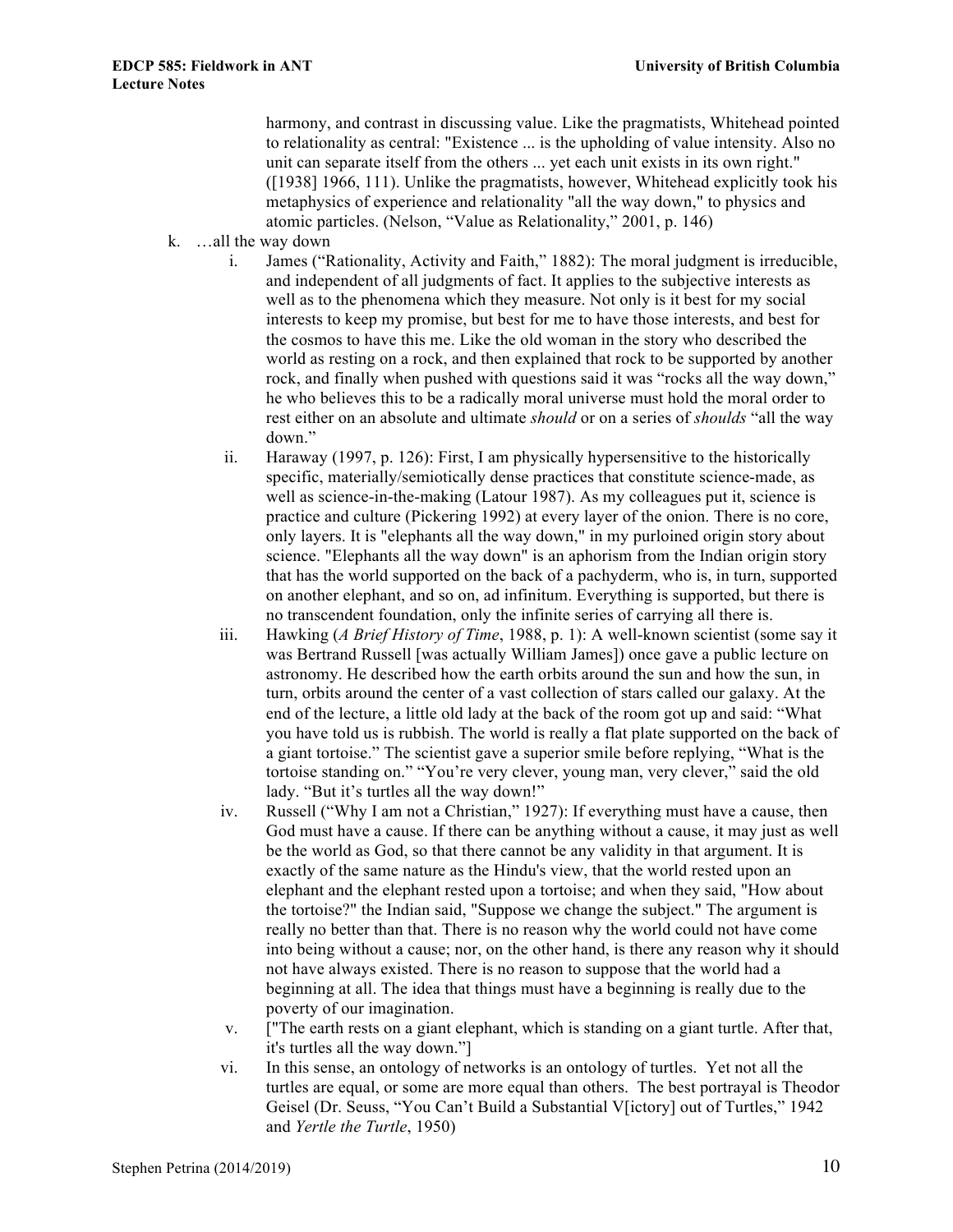